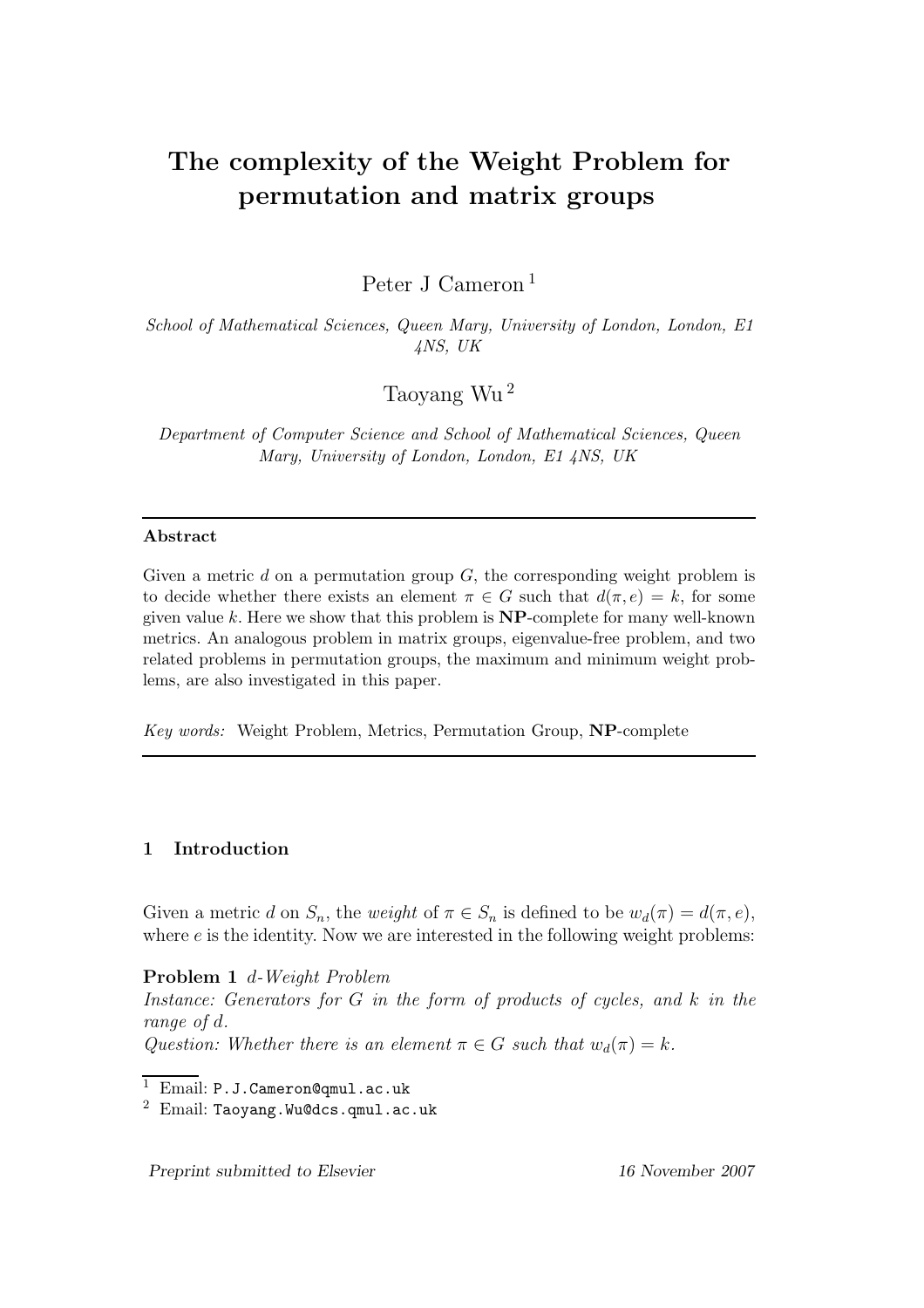#### Problem 2 d-Maximum Weight Problem

Instance: Generators for G in the form of products of cycles, and k in the range of d.

Question: Whether  $\max_{\pi \in G} w_d(\pi) \geq k$ .

## Problem 3 d-Minimum Weight Problem

Instance: Generators for  $G$  in the form of products of cycles, and  $k$  in the range of d.

Question: Whether  $\min_{\pi \in G \backslash \{e\}} w_d(\pi) \leq k$ .

Often the permutation group  $G$  is given by a set of generating permutations  ${g_1, g_2, \dots, g_m}$  where each  $g_i$  is presented as the product of cycles. From such input much information, such as  $|G|$  and a membership test, can be obtained by the Schreier–Sims algorithm in polynomial time [5]. There are also many other polynomial algorithms obtained for different properties of G. For further information, [16] is a good resource.

For the metrics studied in this paper (see Section 2), which include many well-known metrics, the weight of a given permutation can be calculated in polynomial time. Therefore the above three weight problems for them are in NP. In this paper, we will investigate the computational complexity of these problems.

As we will see in Section 3, the weight problems for permutation groups are closely linked with the weight problems in coding theory. In [1], Berlekamp et al. proved that the weight problem for linear binary codes is NP-complete. Later, Vardy showed that the minimum weight problem is also NP-complete for linear binary codes in [18].

For the Hamming metric, the NP-completeness of the weight problem was discovered by Buchheim and Jünger in  $[2]$ . In permutation groups, the weight problem is also related to the subgroup distance problem, where one asks whether  $\min_{\tau \in H} d(\pi, \tau) \leq K$  for a given  $\pi \in S_n$ , a set of generators of a subgroup H of  $S_n$ , and an integer K. The complexity of this problem was studied by Pinch for the Cayley metric in [14], and later generalized to other cases by Buchheim et al. in [4].

In this paper, we give a simple reduction from the permutation group problem to the coding problem and prove that, the weight problem and the minimum weight problem of many well known metrics (Section 2) is NP-complete. For the maximum weight problem, we show it is NP-complete for these metrics by a reduction from a well known NP-complete problem NAESAT [13]. The case  $l_{\infty}$  is a bit different, since the maximum weight problem is in **P**; the other two problems are shown to be NP-complete by a different reduction. We also prove the NP-completeness of a problem, the Eigenvalue-Free problem (Section 7), for matrix groups over finite field. Let us remark here that an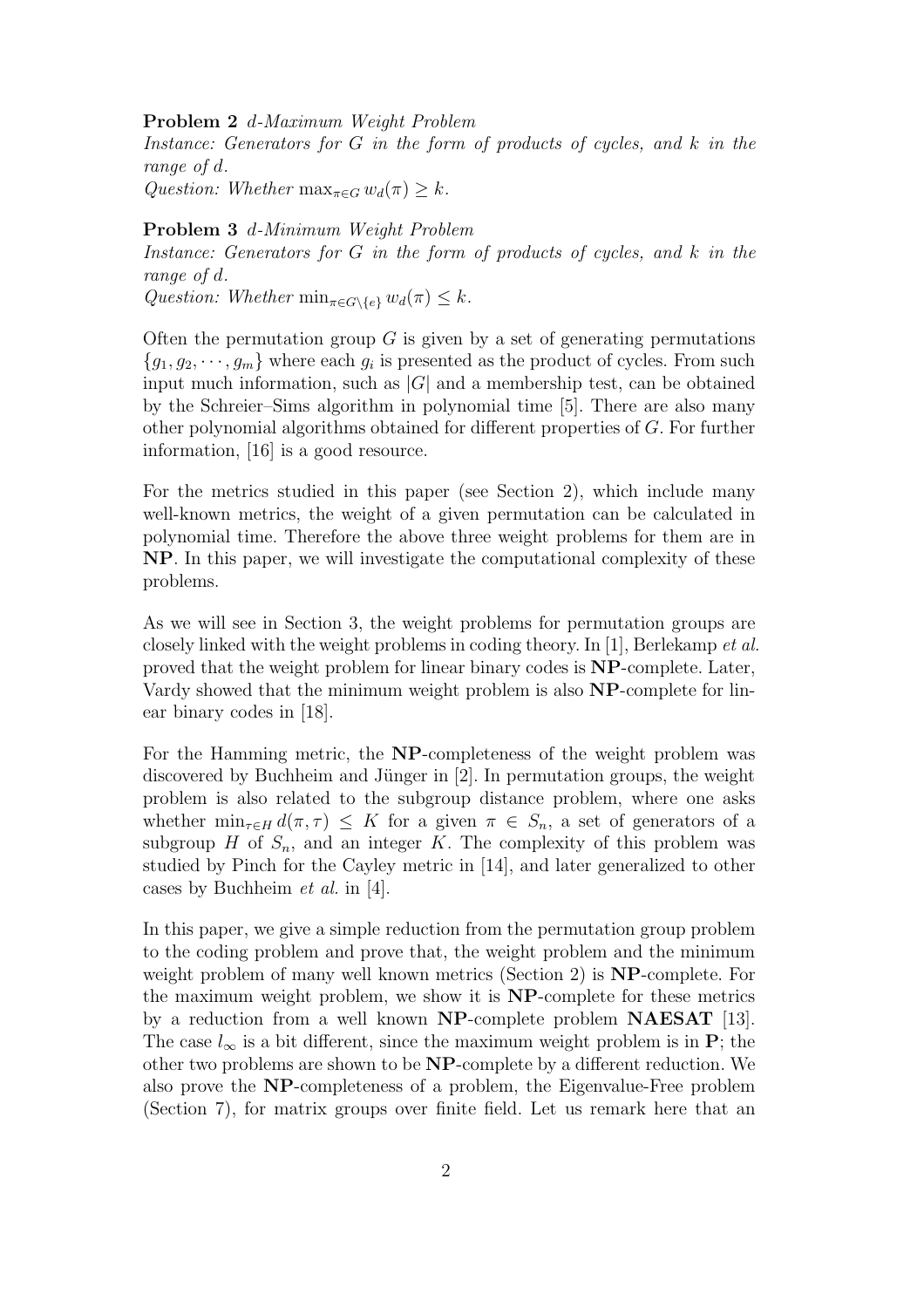extended abstract, including some of these results, has appeared in [7].

The remainder of this paper is organized as follows. After surveying some metrics on a permutation group in Section 2, we investigate the connection between the weight problems of permutation groups and codes in Section 3. The maximum weight problem for Hamming metric is studied in Section 4 and the other cases is investigated in Section 5 with one exception, the  $l_{\infty}$ , which is studied in Section 6. The problem in matrix groups is discussed in Section 7 and we study some further topics with open problems in Section 8.

## 2 Some metrics on permutation groups

A metric d on  $S_n$  is called *right-invariant* if  $d(\pi, \sigma) = d(\pi \tau, \sigma \tau)$  for any  $\pi, \sigma, \tau \in$ S<sub>n</sub>. If d is right-invariant, then  $d(\pi, \sigma) = d(\pi \sigma^{-1}, e) = w_d(\pi \sigma^{-1})$ . Conversely, if w is any function from  $S_n$  to the non-negative real numbers satisfying

- $w(\pi) = 0$  if and only if  $\pi = e$ ,
- $w(\pi\sigma) \leq w(\pi) + w(\sigma)$  for any  $\pi, \sigma \in S_n$ ,

then w is the norm derived from a right-invariant metric on  $S_n$ .

A metric d is left-invariant if  $d(\pi, \sigma) = d(\tau \pi, \tau \sigma)$  for any  $\pi, \sigma, \tau \in S_n$ . If  $w_d$  is the norm derived from a right-invariant metric  $d$ , then  $d$  is left-invariant if and only if  $w_d$  is conjugation-invariant, that is,  $w(\sigma \pi \sigma^{-1}) = w(\pi)$  for all  $\pi, \sigma \in S_n$ . This holds if and only if the metric d does not depend on the ordering of the set  $\{1, \ldots, n\}$  on which  $S_n$  acts.

In this section we will survey some well known right-invariant metrics on  $S_n$ . For more detailed discussion, we recommend [8,9].

- Hamming Distance:  $H(\pi, \sigma) = |\{i | \pi(i) \neq \sigma(i)\}|$ .
- Cayley Distance:  $T(\pi, \sigma)$  is the minimum number of transpositions taking  $\pi$  to  $\sigma$ .
- *Movement*: The movement of a permutation  $\pi$  (see [15]) is defined as

$$
M(\pi) = \max_{A \subseteq \{1, \dots, n\}} |\pi(A) \setminus A|.
$$

This is easily seen to be a norm, and so the corresponding metric given by  $d_M(\pi, \sigma) = M(\sigma \pi^{-1})$  is right-invariant.

- Footrule:  $l_1(\pi, \sigma) = \sum_{i=1}^n |\pi(i) \sigma(i)|$ .
- Spearman's rank correlation:  $l_2(\pi, \sigma) = \sqrt{\sum_{i=1}^n (\pi(i) \sigma(i))^2}$ .
- $l_p$   $(1 \leq p < \infty)$ :  $l_p(\pi, \sigma) = \sqrt[p]{\sum_{i=1}^n |\pi(i) \sigma(i)|^p}$ .
- $l_{\infty}(\pi, \sigma) = \max_{1 \leq i \leq n} |\pi(i) \sigma(i)|$ .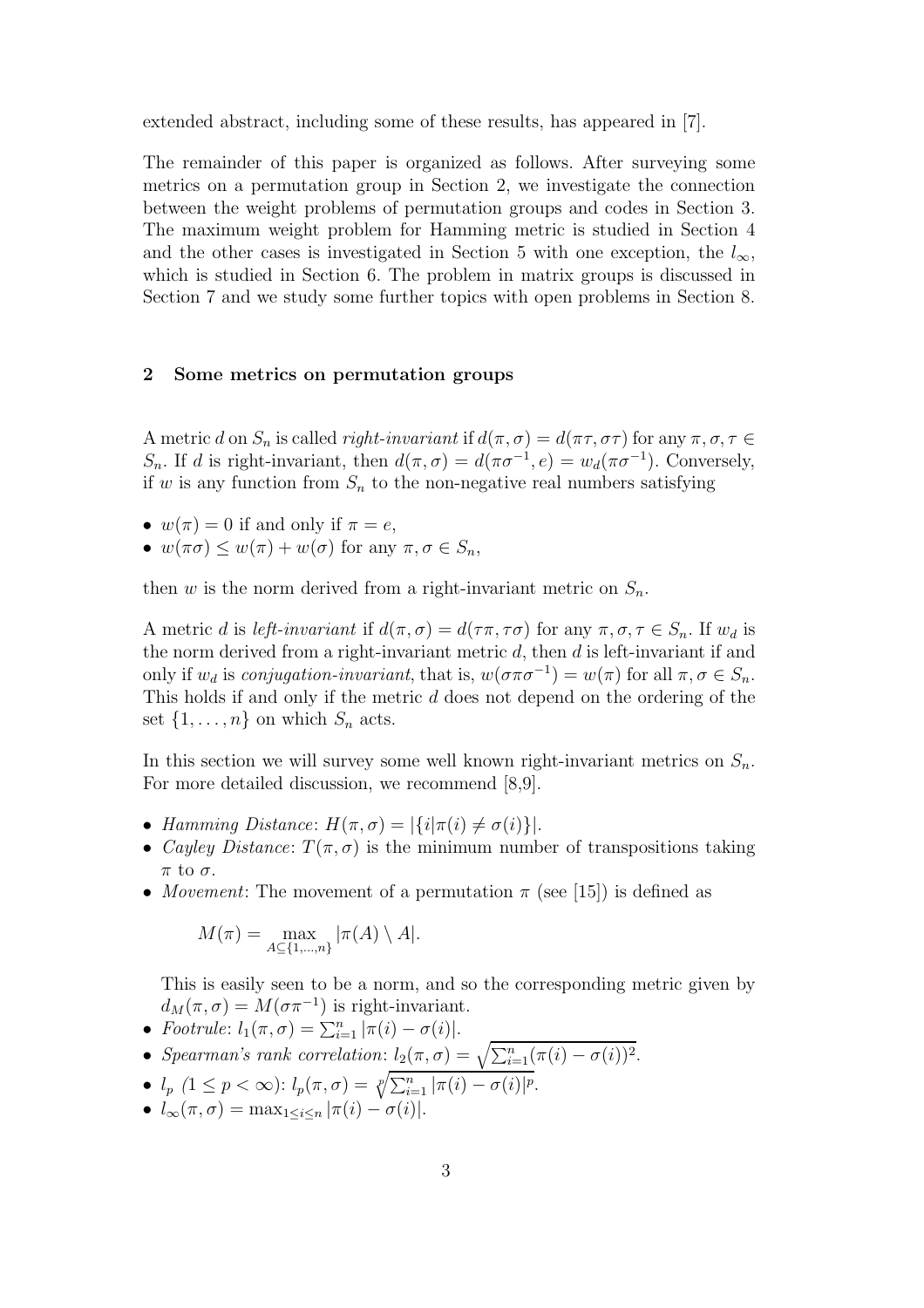- Lee Distance:  $L(\pi, \sigma) = \sum_{i=1}^n \min(|\pi(i) \sigma(i)|, n |\pi(i) \sigma(i)|)$
- Kendall's tau:  $I(\pi, \sigma) =$  the minimum number of pairwise adjacent transpositions needed to obtain  $\sigma$  from  $\pi$ , i.e,

$$
I(\pi, \sigma) = |\{(i, j)| 1 \le i, j \le n, \pi(i) < \pi(j), \sigma(i) > \sigma(j)\}.
$$

• Ulam's Distance:  $U(\pi, \sigma) = n - k$ , where k is the length of the longest increasing subsequence in  $(\sigma \pi^{-1}(1), \cdots, \sigma \pi^{-1}(n)).$ 

For a taste of the above metrics, we give the following table to show the weight of elements in Klein four-group  $G = \langle (1, 2)(3, 4) (1, 3)(2, 4) \rangle$ .

| $\pi$          | cycles                | Н | $\,M$          | ⊥              | l <sub>1</sub> | $l_{2}$        | $\iota_p$                  | $\iota_{\infty}$ |                |                | $\mathcal U$   |
|----------------|-----------------------|---|----------------|----------------|----------------|----------------|----------------------------|------------------|----------------|----------------|----------------|
| [1, 2, 3,<br>4 | (3)(4)<br>$2^{\circ}$ | 0 | 0              | $\overline{0}$ | $\overline{0}$ | $\theta$       | $\theta$                   | 0                |                |                | $\theta$       |
| [2, 1, 4, 3]   | (1,2)(3,4)            | 4 | $\overline{2}$ | $\overline{2}$ | 4              | $\overline{2}$ | $\sqrt[p]{4}$              |                  | $\overline{4}$ | $\overline{2}$ | $\overline{2}$ |
| [3, 4, 1, 2]   | (1,3)(2,4)            | 4 | $\overline{2}$ | $\overline{2}$ | 8              | 4              | $2\sqrt[p]{4}$             | $\overline{2}$   | 8              | $\overline{4}$ | $\overline{2}$ |
| [4, 3, 2, 1]   | (1,4)(2,3)            | 4 | $\overline{2}$ | $\overline{2}$ | 8              | $^{\prime}20$  | $(1+3^p)$<br>$_{\rm *}$ p/ | 3                | 4              | 6              | 3              |

The Hamming, Cayley and movement metrics are left-invariant; the others are not.

We note that the minimum Hamming weight of a permutation group  $G$  is usually called the *minimal degree* of  $G$ ; this parameter was extensively studied in the classical literature of permutation groups.

# 3 A connection with coding theory

In this section, we will prove that the weight problem and minimum weight problem for all the metrics given in Section 2 except for  $l_{\infty}$  are **NP**-complete by using a reduction from some problems in coding theory.

Recall that the Hamming weight  $w(c)$  of a binary word c of length n is defined to be the number of non-zero coordinates of  $c$ . A linear binary code  $C$  is a subspace of  $\mathbb{F}_2^n$ , given by a set of words forming a basis E for C. The Hamming weight and maximum and minimum weight problems for linear codes are defined as in the permutation group case.

Berlekamp et al. [1] proved that the weight problem for linear binary codes is NP-complete, and their method was adapted by Vardy [18] to show that the minimum weight problem for linear codes is also NP-complete. Now we summarize their results as the following theorem.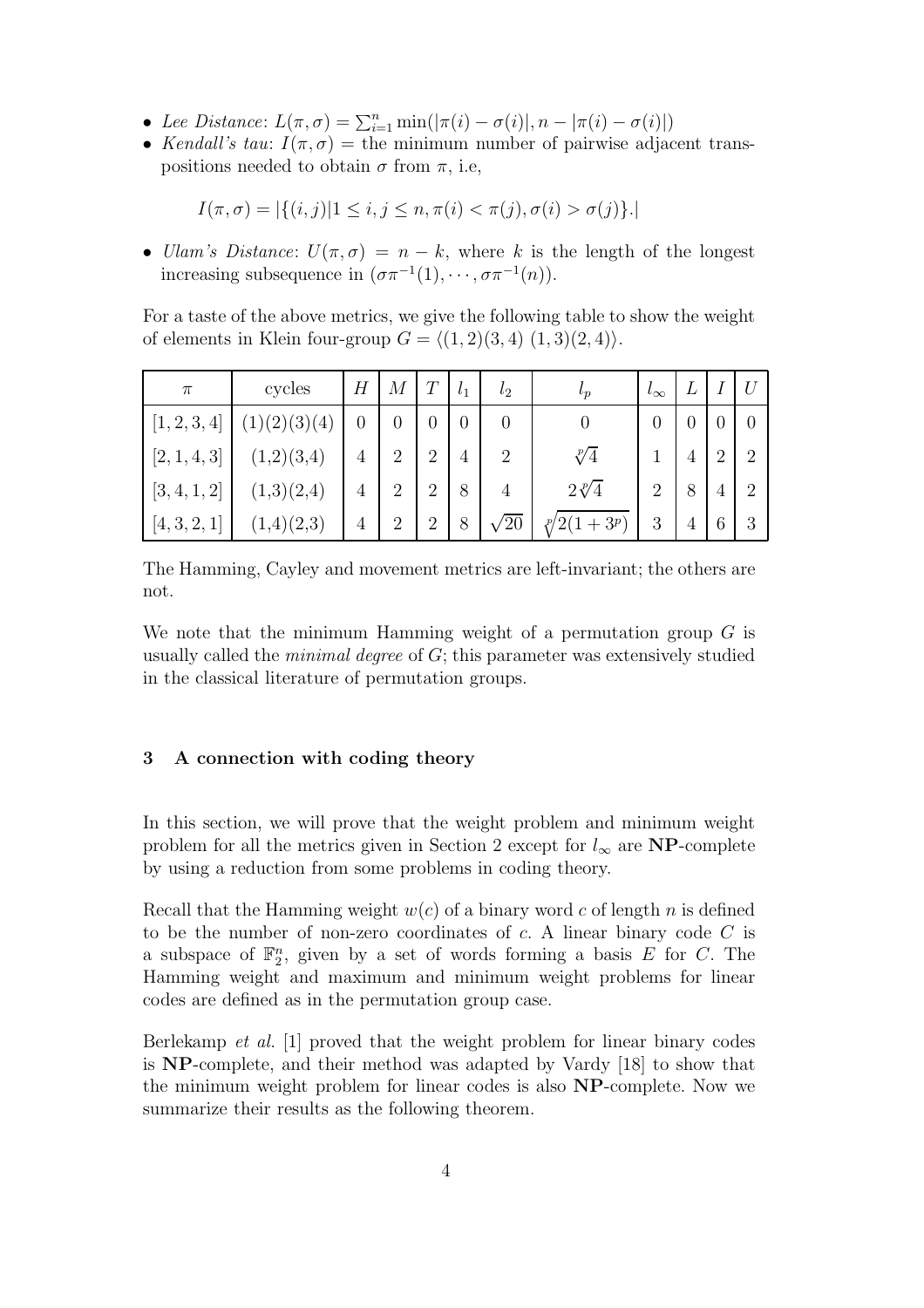Theorem 4 The weight problem and the minimum weight problem for linear binary codes are both NP-complete.

Strictly speaking, the input linear code in their papers is given by a matrix A such that the code  $C = \{x : xA = 0\}$ , but we can use Gaussian elimination to get a basis E for the code.

Given a linear binary code  $C$  of length  $n$ , we can construct a permutation group  $G(C) \leq S_{2n}$ , isomorphic to the additive group of C, as follows: to each codeword  $c \in E$ , the basis for C, we associate a permutation  $\pi_c$  which interchanges  $2i - 1$  and  $2i$  if  $c_i = 1$ , and fixes these two points if  $c_i = 0$ . In other words,  $\{\pi_c \mid c \in E\}$  provides a set of generators for the permutation group G. Since  $\pi_{c_1}\pi_{c_2} = \pi_{c_1+c_2}$ , we know  $\pi$  is well defined for each code word in C as well. The following example shows how this process works.

**Example** Consider the code C given by its basis  $E = \{c_1, c_2\}$  with  $c_1 =$ 0100 and  $c_2 = 0101$ . Then  $G = \langle \pi_{c_1}, \pi_{c_2} \rangle$  is a permutation group acting on  $\{1, 2, \dots, 8\}$  with the following two generators:

 $\pi_{c_1} = (3, 4)$  and  $\pi_{c_2} = (3, 4)(7, 8).$ 

Now the Hamming weight of  $\pi_c$  is twice the Hamming weight  $w(c)$  of c. Moreover, since  $|\pi_c(i)-i| \leq 1$  for all i, the weights defined by all our metrics except  $l_{\infty}$  are monotonic functions of the Hamming weight of c: we have

- $w_T(\pi_c) = w_M(\pi_c) = w_I(\pi_c) = w_U(\pi_c) = w(c);$
- $w_H(\pi_c) = w_L(\pi_c) = 2w(c);$
- $w_{l_p}(\pi_c) = (2w(c))^{1/p}$ .

It follows that the weight problem and minimum weight problem for all the metrics given in Section 2 except for  $l_{\infty}$  are **NP**-complete:

Theorem 5 The weight problem and the minimum weight problem for the Hamming, Cayley, movement,  $l_p$  (for  $1 \leq p \leq \infty$ ), Kendall's tau, Lee and Ulam metrics are all NP-complete.

The weight and minimum weight problem for  $l_{\infty}$  requires separate treatment, as does the maximum weight problem for all metrics.

#### 4 Maximum Hamming weight problem and the FPF problem

The largest possible weight for a linear code  $C$  of length  $n$  is  $n$ ; this is attained only if  $C$  contains the all-1 vector. Given a basis for  $C$ , this can be checked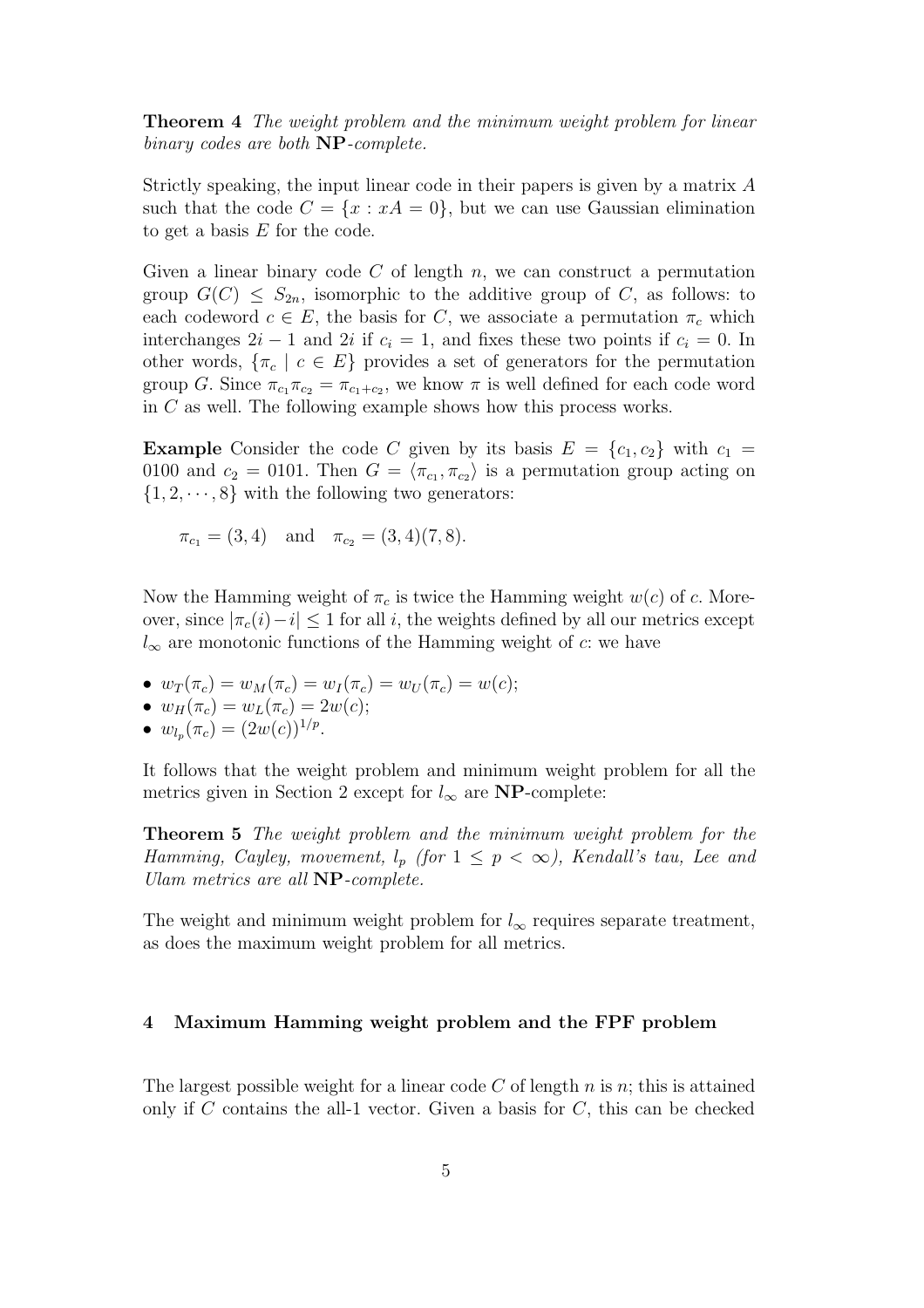in polynomial time. So we need a different argument for the maximum weight problem.

Elements  $q \in G$  with Hamming weight n (also called *fixed point free* elements or derangements) are of special interest in many applications. Formally, we have

$$
w_H(g) = n \Leftrightarrow \text{fix}_{\Omega}(g) = \{ \alpha \in \Omega | \alpha g = \alpha \} = \emptyset.
$$

All such elements form a subset of  $G$ , denoted by:

$$
FPF(G) = \{ g | w_H(g) = n \} = \{ g \in G | (\forall \alpha \in \Omega) \alpha g \neq \alpha \}.
$$

In short, we will call G fixed point free (FPF) if  $FPF(G) \neq \emptyset$ . Notice that  $w_H(g) \leq n$  holds for any element  $g \in G \leq S_n$ . Therefore, the problem of deciding whether there is an element  $g \in G$  with Hamming weight n is the the same as the following problem:

Problem 6 Fixed-Point-Free (FPF) Instance: Generators for G in the form of product cycles. Question: Whether G is FPF.

Since we can verify whether  $g \in \text{FPF}(G)$  in polynomial time by checking the action of q on each point of  $\Omega$ , **FPF** belongs to **NP**. Now we will prove the NP-completeness of the maximum Hamming weight problem by showing that FPF is NP-complete. To this end, we construct a polynomial-time reduction from NAESAT, an NP-complete problem [13] defined as:

# Problem 7 NAESAT

Instance: Collection  $C = \{c_1, c_2, \dots, c_m\}$  of clauses on a finite set U of boolean variables such that  $|c_i| = 3$  for  $1 \le i \le m$ .

Question: Is there a truth assignment for U such that in no clause are all three literals equal in truth value (neither all true nor all false)?

Given an arbitrary instance of **NAESAT**  $(U, C)$ , that is, a set of *n* variables  $U = \{x_1, \dots, x_n\}$  and a set of m clauses  $C = \{c_1, c_2, \dots, c_m\}$ , each with length 3, we will construct a permutation group G such that G is **FPF** if and only if there exists a truth assignment of  $(U, C)$  such that no clause from C has all literals true, or all literals false.

To this end we construct a domain  $\Omega = \{1, 2, \dots, 2n + 4m\}$  and a permutation group G acting on it. Here  $G = \langle g_i, g'_i \mid i = 1, \dots, n \rangle$  and the cycle structure of each generator is given as follows.

Step 1: For each  $x_i$  in U, we have the variable gadget  $(2i-1, 2i)$  and associate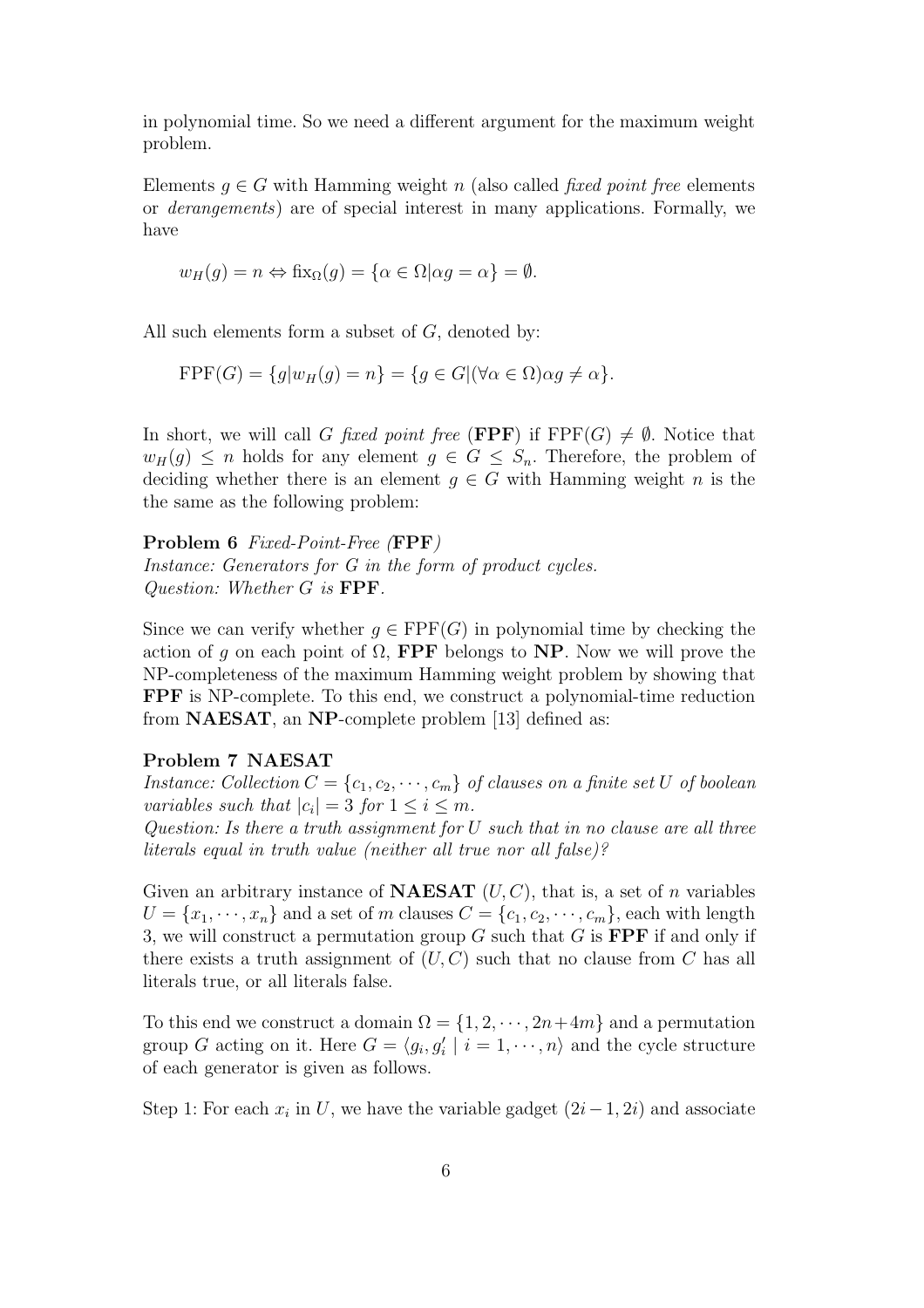it with generators  $g_i$  and  $g'_i$ .

Step 2: For each clause  $c_j = c_{j,1} \vee c_{j,2} \vee c_{j,3}$ , we have the clause gadgets

$$
h_{j,1} = (p+1, p+2)(p+3, p+4)
$$
  
\n
$$
h_{j,2} = (p+1, p+3)(p+2, p+4)
$$
  
\n
$$
h_{j,3} = (p+1, p+4)(p+2, p+3)
$$

where  $p = 2n + 4(j - 1)$ .

Furthermore, each clause gadget is associated with a generator via the following way:

- If  $c_{j,k} = x_t$ , then  $h_{j,k}$  is associated with generator  $g_t$ .
- If  $c_{j,k} = \bar{x}_t$ , then  $h_{j,k}$  is associated with generator  $g'_t$ .

To show how the above transformation works, we give an example:

# Example: The transformation from NAESAT to FPF. We are given an instance of **NAESAT**  $(U, C)$  as follows:  $U = \{x_1, x_2, x_3\},\$ and  $C = \{c_1, c_2, c_3, c_4\}$ , where  $c_1 = x_1 \vee x_2 \vee x_3$  $c_2 = \bar{x}_1 \vee \bar{x}_2 \vee \bar{x}_3,$  $c_3 = x_1 \vee x_2 \vee \bar{x}_3,$  $c_4 = \bar{x}_1 \vee x_2 \vee x_3.$ Then  $\{t(x_1) = T, t(x_2) = F, t(x_3) = T\}$  is a satisfying truth assignment such that all clauses take diverse values.

By the above transformation process, we have  $G = \langle g_1, g'_1, g_2, g'_2, g_3, g'_3 \rangle$ , which acts on the domain  $\Omega = \{1, 2, \dots, 22\}.$ 

- $g_1 = (1, 2)h_{1,1}h_{3,1} = (1, 2)(7, 8)(9, 10)(15, 16)(17, 18);$
- $g'_1 = (1, 2)h_{2,1}h_{4,1} = (1, 2)(11, 12)(13, 14)(19, 20)(21, 22);$
- $g_2 = (3, 4)h_{1,2}h_{3,2}h_{4,2} = (3, 4)(7, 9)(8, 10)(15, 17)(16, 18)(19, 21)(20, 22);$
- $g'_2 = (3, 4)h_{2,2} = (3, 4)(11, 13)(12, 14);$
- $g_3 = (5,6)h_{1,3}h_{4,3} = (5,6)(7,10)(8,9)(19,22)(20,21);$
- $g'_3 = (5,6)h_{2,3}h_{3,3} = (5,6)(11,14)(12,13)(15,18)(16,17).$

It's straightforward to show that  $g = g_1 g_2' g_3 \in \text{FPF}(G)$ , corresponding to the truth assignment.

Because each instance of **NAESAT** with n variables and  $m$  clauses will be transformed to a group G with 2n generators acting on a domain  $\Omega$  of size  $2n+4m$ , such procedure can be completed in polynomial time. Now we claim:

**Lemma 8** For the group G constructed as above,  $\text{FPF}(G) \neq \emptyset$  if and only if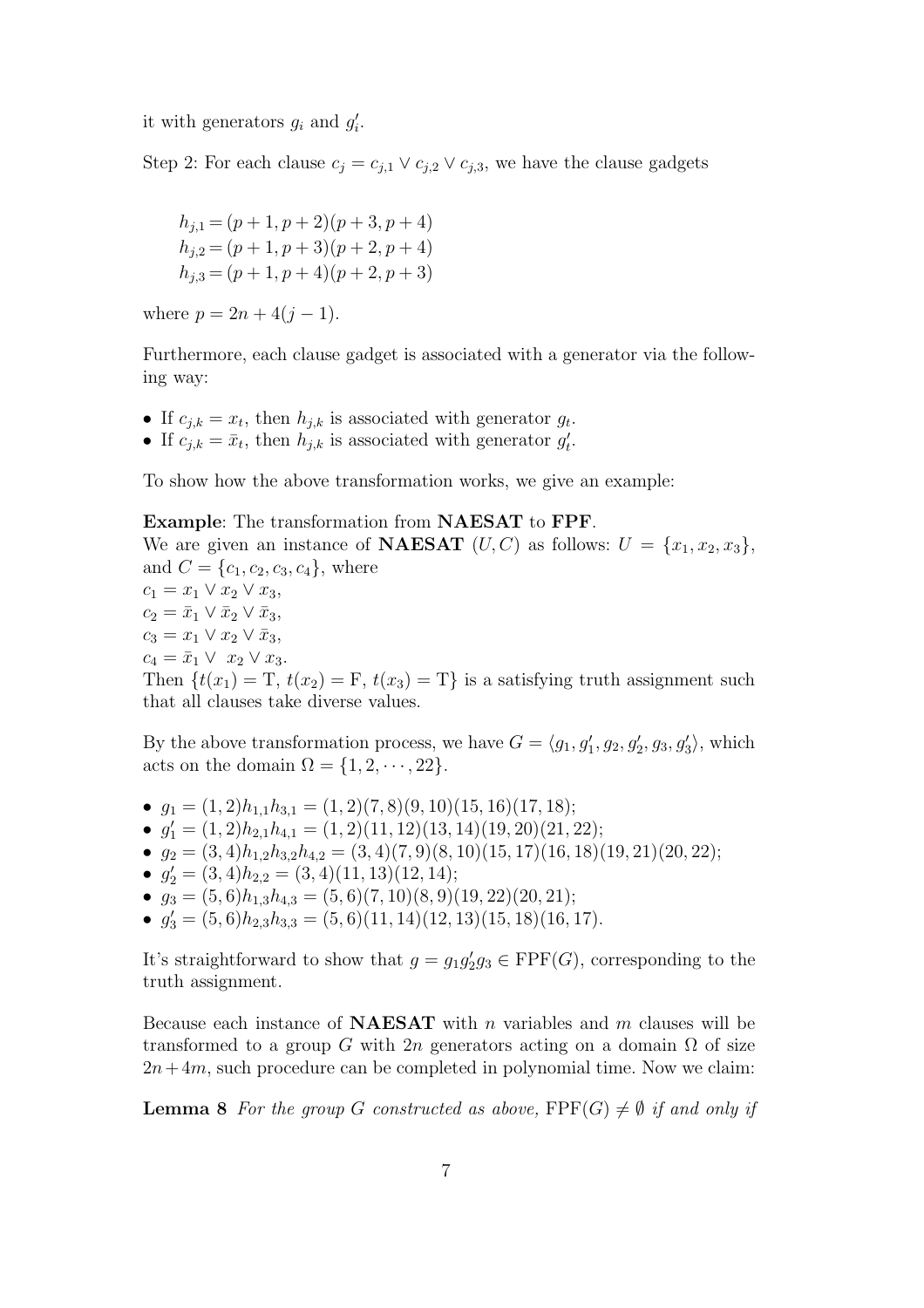**PROOF.** Let  $t: U \to \{F, T\}$  be a truth assignment of  $(U, C)$  such that each clause of C has diverse values. Consider the element,  $g = g_1^{y_1} g_1'$  $\frac{1-y_1}{\cdots} \cdots g_n^{y_n} g_n'$  $^{1-y_n},$ where  $y_j = 0$  if  $t(x_j) = F$  and  $y_j = 1$  otherwise. In other words,

$$
g = \prod_{t(u_i) = T} g_i \prod_{t(u_j) = F} g'_j.
$$

Recall that G is acting on the domain  $\Omega = \{1, 2, \dots, 2n + 4m\}$ . Now we will show that  $g \in \text{FPF}(G)$ , i.e.,  $\alpha g \neq g$  for each point  $\alpha \in \Omega$ , by considering the following two cases:

- $\alpha \leq 2n$ . This implies  $\alpha \in [2k-1, 2k]$  for an integer  $k \in [1, n]$ . From the construction of the generators,  $\alpha g_i = \alpha g'_i = g$  for  $i \neq k$ . Therefore  $\alpha g = \alpha g_k^{y_k} g_k'^{1-y_k} = \alpha (2k-1, 2k)^{y_k+1-y_k} = \alpha (2k-1, 2k) \neq \alpha.$
- $\alpha > 2n$ . In this case,  $\alpha \in [p+1, p+4]$  for some  $p = 2n+4(j-1), 1 \leq j \leq m$ . Without loss of generality, assume  $\alpha = 2n + 1$  and  $c_1 = x_1 \vee x_2 \vee x_3$ . Then

$$
\alpha g=\alpha g_1^{y_1}g_2^{y_2}g_3^{y_3}=\alpha h_{1,1}^{y_1}h_{1,2}^{y_2}h_{1,3}^{y_3}\neq \alpha
$$

because  $v = (y_1, y_2, y_3) \neq (0, 0, 0)$  and  $v \neq (1, 1, 1)$ , from the fact that  $c_1$ has diverse values.

In the other direction, as  $\text{FPF}(G) \neq \emptyset$ , let  $g \in \text{FPF}(G)$  for some  $g \in G$ . Since each generator of G has order 2,  $g = g_1^{y_1} g_1'$  $z_1 \cdots g_n^{y_n} g'_n^{z_n}$  with  $y_i, z_i \in \{0, 1\}$  for  $1 \leq i \leq n$ . Now we claim  $z_i = 1 - y_i$  for each i. Otherwise for some  $k \in [1, n]$ , we have  $z_k + y_k \equiv 0 \pmod{2}$ , which implies  $\alpha g = \alpha (2k - 1, 2k)^{z_k + y_k} = \alpha$  for  $\alpha \in \{2k-1, 2k\}$ , a contradiction to the fact that  $q \in \text{FPF}(G)$ . Consider the following truth assignment  $t: U \to \{T, F\}$ :

$$
t(x_i) = F
$$
 if  $y_i = 0$ , and  $t(x_i) = T$ , otherwise.

Now we claim that each clause  $c_j$   $(1 \leq j \leq m)$  from C has diverse values under this assignment. By contradiction, assume without loss of generality that  $c_k = x_1 \vee x_2 \vee x_3$  has the same values. That means,  $(y_1, y_2, y_3) = (0, 0, 0)$ or  $(y_1, y_2, y_3) = (1, 1, 1)$ . In both cases, we have

$$
\alpha g = \alpha g_1^{y_1} g_2^{y_2} g_3^{y_3} = \alpha h_{1,1}^{y_1} h_{1,2}^{y_2} h_{1,3}^{y_3} = \alpha \ ,
$$

for any  $\alpha \in [p+1, p+4]$ , where  $p = 2n+4(j-1)$ . This contradiction completes the proof of this lemma.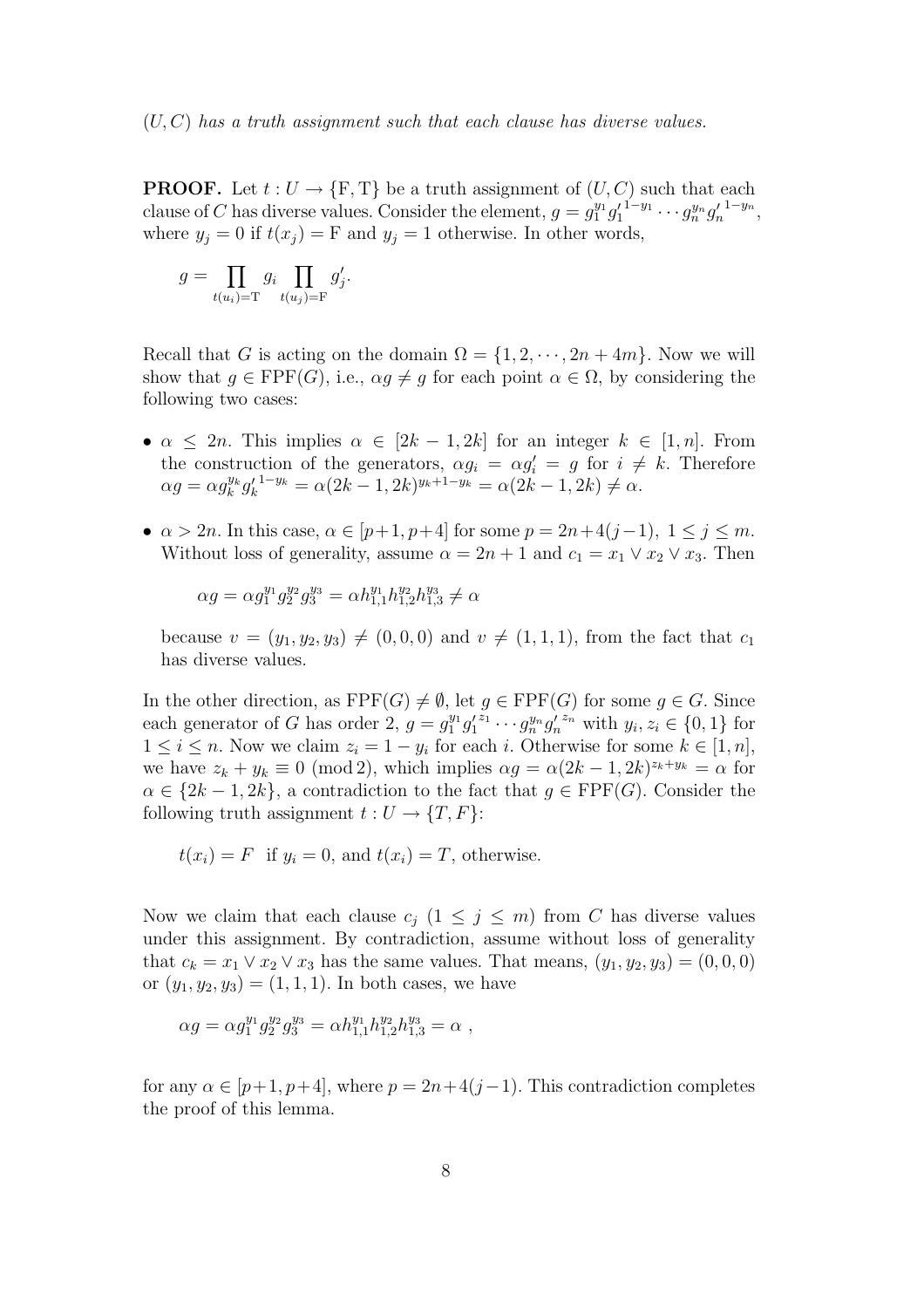Furthermore, the above lemma implies:

Theorem 9 FPF is NP-complete.

The following corollary is an easy consequence of our construction.

Corollary 10 FPF is NP-complete even when G is an elementary abelian 2-group and each orbit has size at most 4.

Because FPF is a special case of the maximum Hamming weight problem, now we obtain the following theorem:

Theorem 11 The maximum Hamming weight problem is NP-complete, even when G is an elementary abelian 2-group and each orbit has size at most 4.

We remark that the NP-completeness of FPF can be proved by a reduction from 3SAT, as was done in [2], but the argument given here allows smaller groups to be used. This will be important for similar arguments in Section 7.

# 5 The maximum weight problem for other metrics

In this section we will consider the maximum weight problems corresponding to the metrics defined in Section 2, with the exception of  $l_{\infty}$ .

5.1 Cayley metric and movement

**Lemma 12** For an elementary abelian 2-group  $G$ , we have

 $w_H(q) = M(q) = 2 \cdot w_T(q)$  for all  $q \in G$ .

**PROOF.** Because G is an elementary abelian 2-group, we know each  $q \in G$ has only 1-cycles and 2-cycles. And any 1-cycle contributes 0 to Hamming and Cayley weights and movement, while 2-cycles contribute 2 to the Hamming weight and 1 to the Cayley weight and movement.

The above lemma implies that the Cayley weight problem and the movement weight problem can be reduced to the Hamming weight problem. In other words, it leads directly to the following theorem.

Theorem 13 The maximum movement and Cayley weight problems are NPcomplete, even when G is an elementary abelian 2-group and each orbit has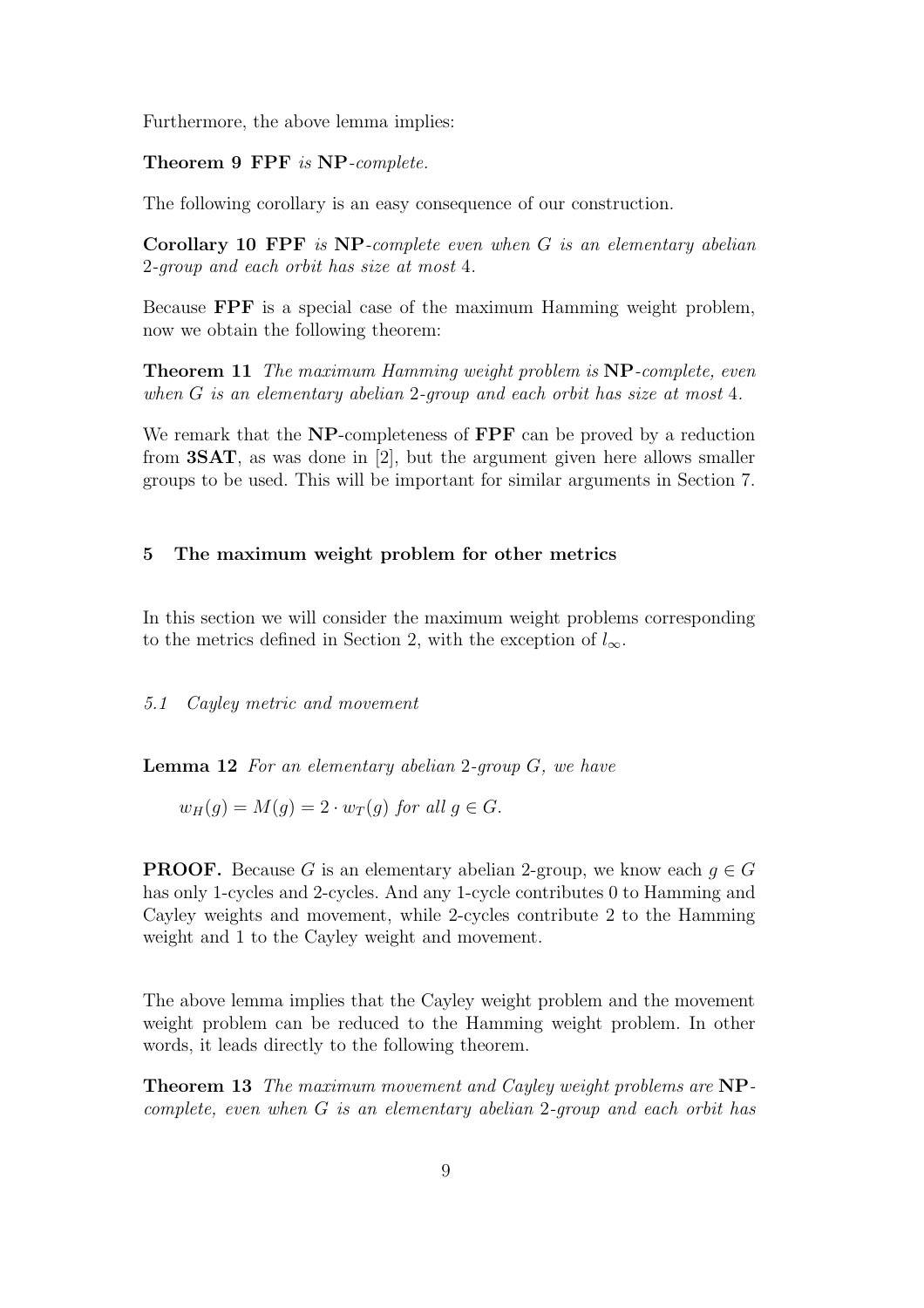size at most 4.

#### 5.2 l<sup>p</sup> metric

We define the *span* of an orbit O to be  $max(O) - min(O)$ .

Similar to the transformation process in Section 4, this problem can be reduced from **NAESAT**. For any instance of **NAESAT** with n variables and m clauses, the domain is  $\Omega = \{1, 2, \dots, 2n + 12m\}$  and the permutation group G is given by  $2n$  generators, which are constructed by variable gadgets and clause gadgets. Now the variable gadgets are the same as that in Section 4 but the clause gadgets needed to be modified a bit: for each clause  $c_j = c_{j,1} \vee c_{j,2} \vee c_{j,3}$ , the clause gadgets act on a block  $[q, q + 12]$ , where  $q = 2n + 12(j - 1)$ , as follows.

$$
h'_{j,1} = (q+1, q+2)(q+3, q+4)(q+5, q+7)(q+6)(q+8)
$$
  
\n
$$
(q+9, q+12)(q+10, q+11)
$$
  
\n
$$
h'_{j,2} = (q+1, q+3)(q+2, q+4)(q+5, q+8)(q+6, q+7)
$$
  
\n
$$
(q+9, q+10)(q+11, q+12)
$$
  
\n
$$
h'_{j,3} = (q+1, q+4)(q+2, q+3)(q+5, q+6)(q+7, q+8)
$$
  
\n
$$
(q+9, q+11)(q+10, q+12)
$$

Calculation shows that  $w_{l_p}(h'_{j,1}) = w_{l_p}(h'_{j,2}) = w_{l_p}(h'_{j,3}) = \sqrt[p]{6+4\cdot 2^p+2\cdot 3^p}$ for  $1 \leq p < \infty$ . On the other hand,  $w_{l_p}(2i-1, 2i) = \sqrt[p]{2}$  for  $i \in [1, n]$ . Let

 $K = n\sqrt[p]{2} + m\sqrt[p]{6 + 4 \cdot 2^p + 2 \cdot 3^p}.$ 

Since  $h'_{j,1} = h'_{j,2}h'_{j,3}$ ,  $h'_{j,2} = h'_{j,1}h'_{j,3}$  and  $h'_{j,3} = h'_{j,1}h'_{j,2}$ , we know  $w_{l_p}(g) \leq K$ holds for any  $g \in G$ . Furthermore,  $g \in \text{FPF}(G)$  if and only if  $w_{l_p}(g) = K$ . Therefore an argument similar to that in Section 4 leads to the following theorem:

**Theorem 14** For  $1 \leq p \leq \infty$ , the maximum  $l_p$  weight problem is NPcomplete, even when G is an elementary abelian 2-group and each orbit has span at most 12.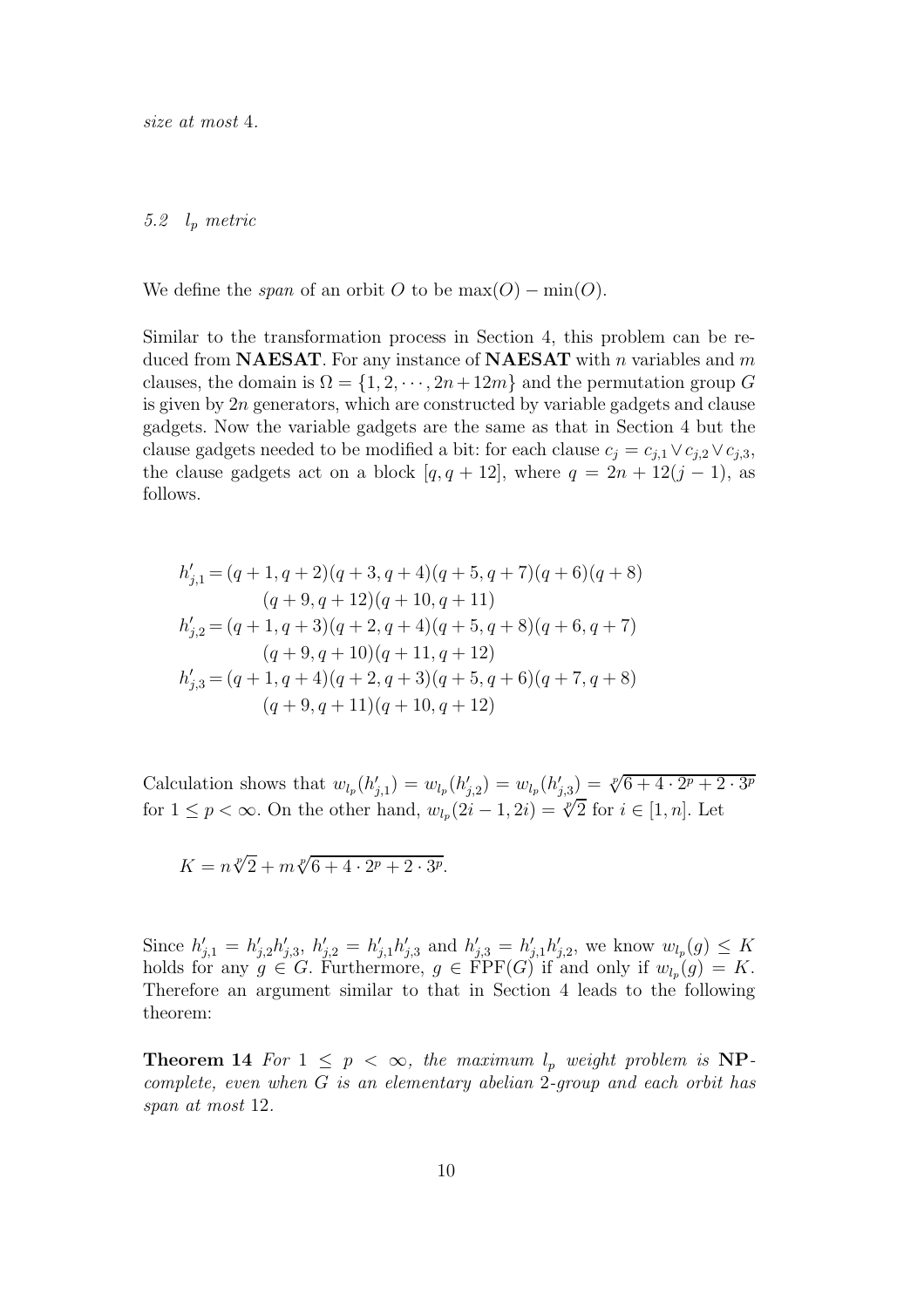The maximum Lee weight problem is similar to the  $l_1$  weight problem. More precisely, if G is a permutation group on a domain  $\{1, \ldots, n\}$  which fixes all points  $i > n/2$ , then the Lee weight and  $l_1$  weight coincide on G. This implies the following theorem:

Theorem 15 The maximum Lee weight problem is NP-complete, even when G is an elementary abelian 2-group and each orbit has span at most 12.

#### 5.4 Kendall's tau and Ulam metrics

We use the same construction as that for  $l_p$  weight problem in Section 5.2. Now  $w_I(h'_{j,1}) = w_I(h'_{j,2}) = w_I(h'_{j,3}) = 12$  and  $w_U(h'_{j,1}) = w_U(h'_{j,2}) = w_U(h'_{j,3}) = 7$ , which imply the following theorem:

Theorem 16 The maximum Kendall's tau and Ulam weight problems are NP-complete, even when G is an elementary abelian 2-group.

#### 6 The  $l_{\infty}$  weight problems

The proof that the  $l_{\infty}$  weight problem is NP-complete is similar but a bit more complicated. Part of the reason for this is the following result:

**Theorem 17** The  $l_{\infty}$  maximum weight problem is in  $P$ .

**PROOF.** The  $l_{\infty}$  norm of any permutation in G is bounded above by the maximum span of an orbit of  $G$ . Moreover, this bound is attained, since there exists  $\pi \in G$  with  $\pi(\min(O)) = \max(O)$  for any orbit O. Now the result follows since the orbits can be calculated in polynomial time (they are the connected components of the union of the functional digraphs corresponding to the generators of  $G$ ).

However, the following holds:

**Theorem 18** The  $l_{\infty}$  weight problem and minimum weight problem for G are both **NP**-complete, even when G is an elementary abelian group and each orbit has span 7.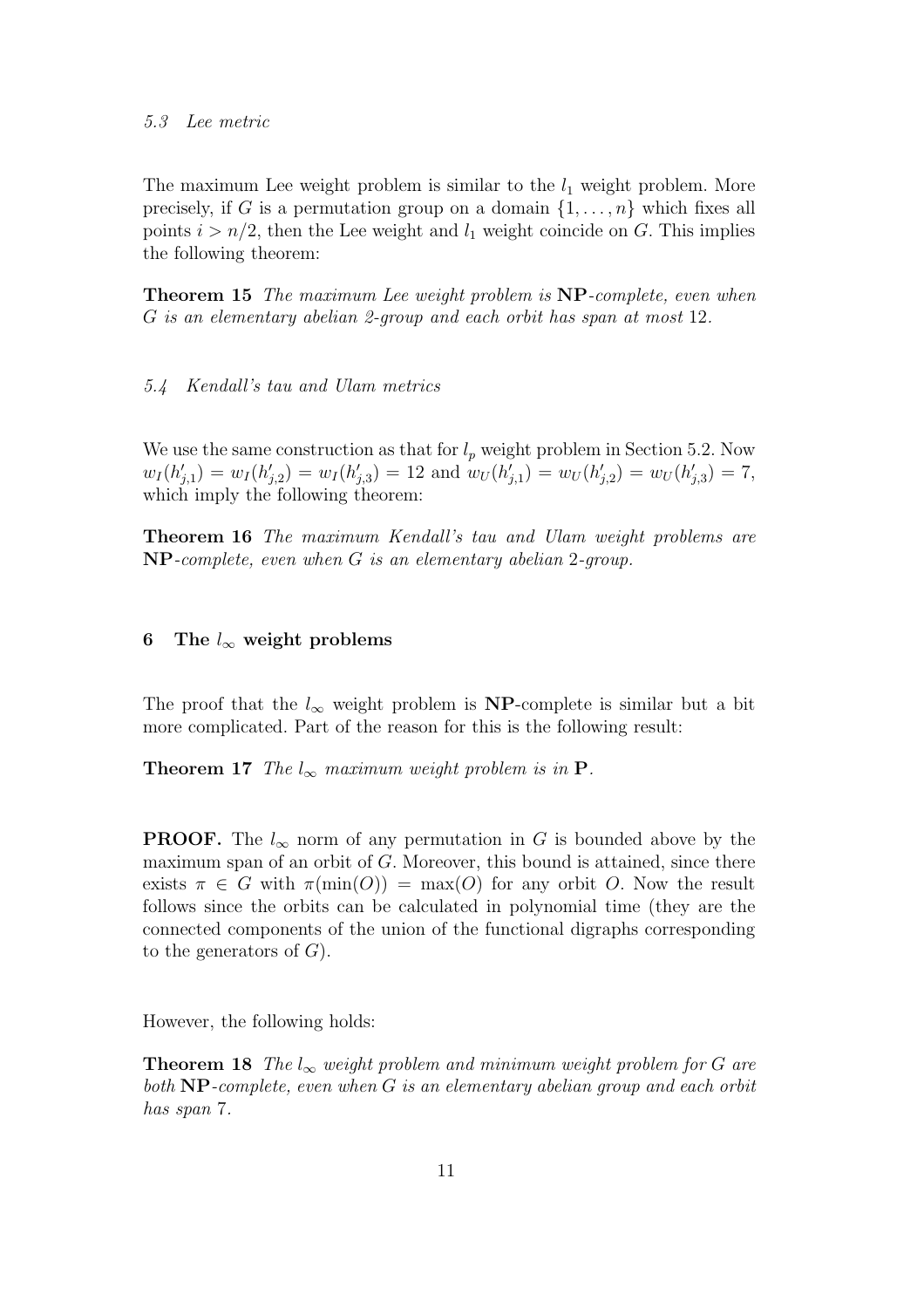PROOF. We use the usual strategy, reduction from NAESAT, with an extra trick. The clause gadgets are a bit more complicated. Define permutations  $h_1, h_2, h_3$  by

$$
h_1 = (1,3)(2,4)(5,7)(6,8)(9,13)(10,14)(11,15)(12,16)(17,23)(18,24)
$$
  
(19,21)(20,22)  

$$
h_2 = (1,5)(2,6)(3,7)(4,8)(9,15)(10,16)(11,13)(12,14)(17,19)(18,20)
$$
  
(21,23)(22,24)  

$$
h_3 = (1,7)(2,8)(3,5)(4,6)(9,11)(10,12)(13,15)(14,16)(17,21)(18,22)
$$
  
(19,23)(20,24)

Note that each of these has  $l_{\infty}$  weight 6. We also take a permutation

$$
g = (1, 8)(2, 7)(3, 6)(4, 5)(9, 16)(10, 15)(11, 14)(12, 13)(17, 24)(18, 23)
$$
  
(19, 22)(20, 21)

Note that g has weight 7 but  $gh_i$  has weight 5 for  $i = 1, 2, 3$ . We can translate each of these permutations to act on the block  $[p+1, p+24]$  in the obvious way without changing the  $l_{\infty}$  weight. In other words, for an instance of **NAESAT** with *n* variables and *m* clauses, we will construct a domain  $\Omega = \{1, 2, \dots, 2n +$ 24m}.

For a variable gadget we can simply take one of the permutations  $h_i$ , and the same permutation g.

Now let  $H$  be the group produced as in Section 3, and  $G$  be generated by  $H$ and the element which acts as g on every gadget. Consider the question: does G have an element of norm 5? Such an element must be of the form  $qh$ , where  $h$  is non-identity on each block; so norm 5 is realised if and only if the group in Section 3 has a FPF element, which we have shown is NP-complete.

Since the minimum  $l_{\infty}$ -norm of elements of G is either 5 or 6, the NPcompleteness for minimum norm is also established.

# 7 The weight problem for matrix groups

In linear groups over finite fields, eigenvalue-free matrices (that is, matrices having no eigenvalues) play a similar role to fixed-point-free matrices in permutation groups. See, for example, the enumeration results for classical groups in [12].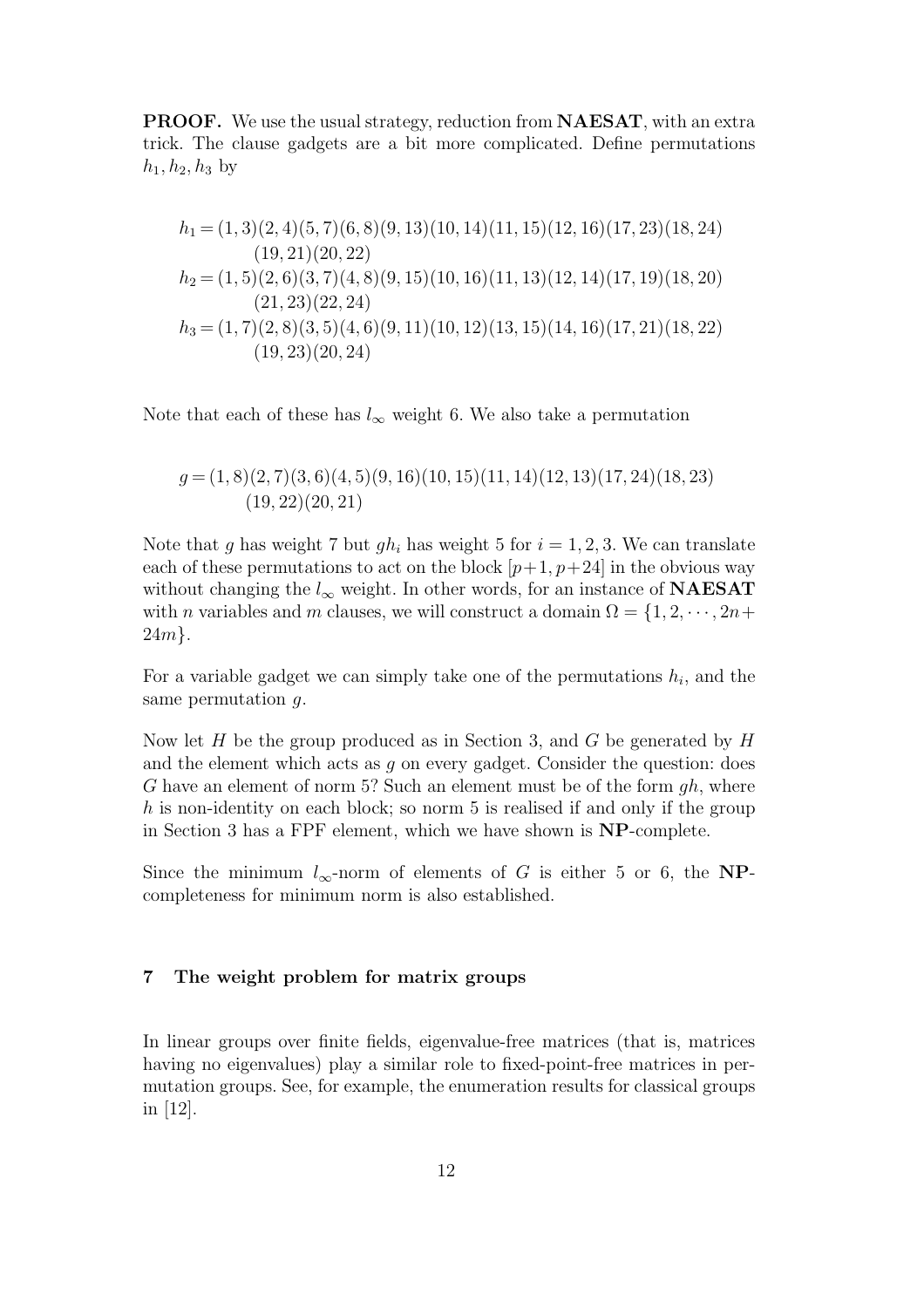So we want to consider the following problem in matrix groups corresponding to the FPF problem in permutation groups:

Problem 19 Eigenvalue-Free (EF) Instance: Generators for a matrix group M. Question: Whether M contains an Eigenvalue-free matrix.

Now we have the following theorem:

Theorem 20 The Eigenvalue-free problem (EF) is NP-complete.

PROOF. We follow the proof for FPF, using matrices rather than permutations as our variable and clause gadgets.

A matrix is eigenvalue-free if and only if it acts fixed-point-freely on the projective space. Now the projective line over  $\mathbb{F}_3$  contains four points, and admits a Klein four-group, induced by the quaternion subgroup  $H = \{\pm I, \pm a_1, \pm a_2, \pm a_3\}$ of  $GL(2, \mathbb{F}_3)$ , where

$$
a_1 = \begin{pmatrix} 0 & 1 \\ -1 & 0 \end{pmatrix}, \qquad a_2 = \begin{pmatrix} 1 & 1 \\ 1 & -1 \end{pmatrix}, \qquad a_3 = \begin{pmatrix} 1 & -1 \\ -1 & -1 \end{pmatrix}.
$$

We have  $a_1^2 = a_2^2 = a_3^2 = a_1 a_2 a_3 = -I$ .

Let  $\bar{a}$  denote the image of a in PGL(2,  $\mathbb{F}_3$ ), and  $\bar{H} = {\bar{a} : a \in H} = H/\mathbb{F}_3^*$ . Then  $\bar{H}$  is isomorphic to the Klein group  $\mathbb{Z}_2 \times \mathbb{Z}_2$ , as is the subgroup formed by the clause gadgets in Section 4.

Now it's easy to check that  $a_1$ ,  $a_2$  and  $a_3$  are eigenvalue-free. Take one of them, say  $a_1$ , as the variable gadget. Similar to the proof in Section 4, we construct a matrix group  $M = \langle M_1, M'_1, \cdots, M_n, M'_n \rangle$  with each  $M_t$  of size  $(2n + 2m) \times (2n + 2m)$  for an arbitrary instance  $(U, C)$  of **NAESAT** with  $|U| = n$  and  $|C| = m$ . The matrix  $M_t$  has the following block structure:

$$
M_t = \text{diag}\{A_1, A_2, \cdots, A_n, B_1, \cdots, B_m\},\
$$

where  $A_t$  is the variable gadget  $a_1$  and all other  $A_i$   $(i \neq t)$  are I, and  $B_l$  is  $a_j$  for some  $1 \leq j \leq 3$  if and only if  $x_t$  appears in the j-th position of clause  $c_l$  and the others are I. The same method is used to construct  $M'_t$  while we should notice that  $B_l$  is  $a_j$  if and only if  $\bar{x}_t$  appears in the j-th position of  $_{\text{clause }c_l}$ .

The proof that  $(U, C)$  has a satisfying assignment for **NAESAT** if and only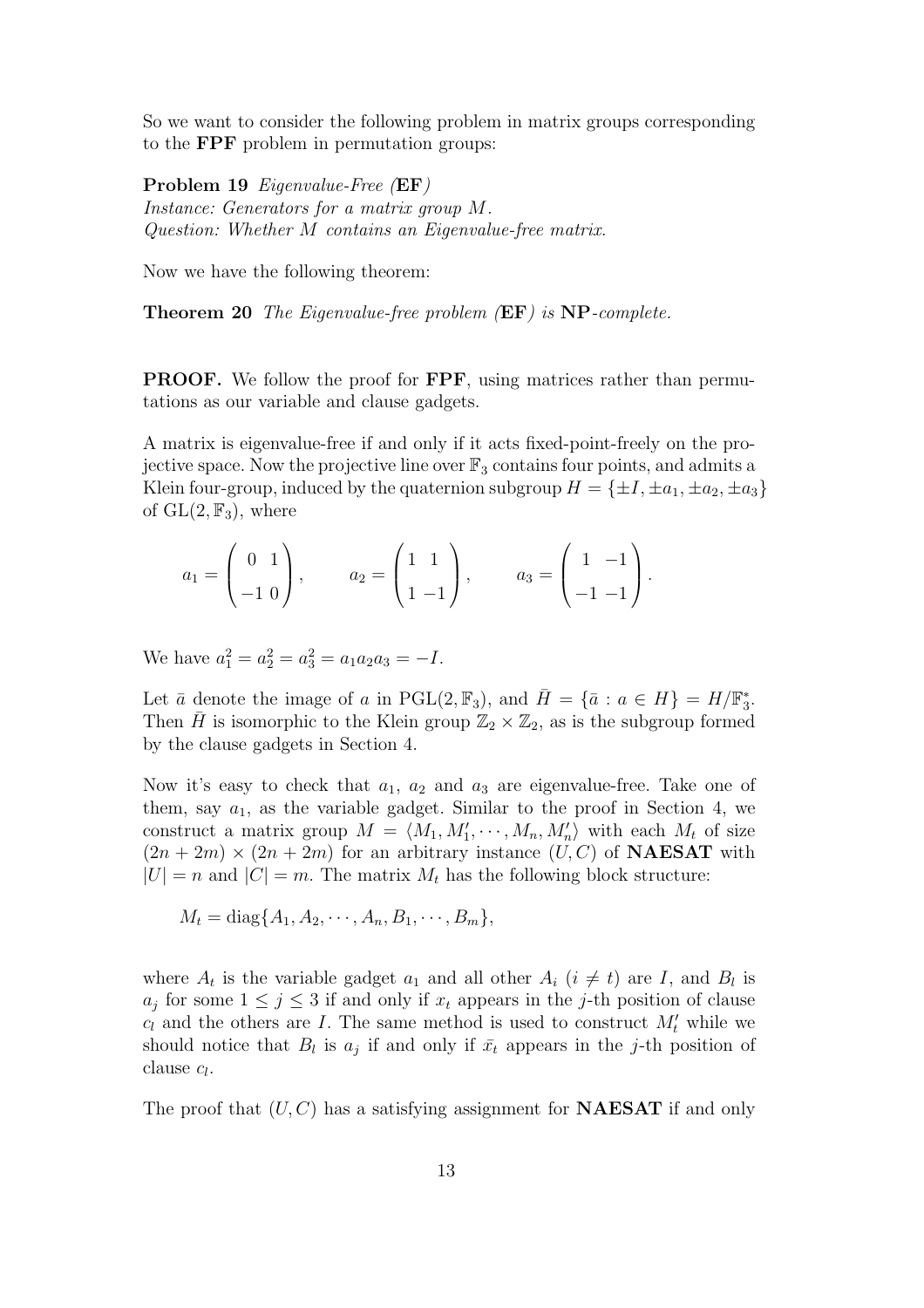if M contains an eigenvalue-free matrix is similar to that in Section 4 and we will leave it as an exercise to the reader.

#### 8 Further topics and open problems

In this section, we discuss further topics and open problems related to weight problems.

#### 8.1 Fixed-point-free elements in transitive groups

Although FPF is NP-complete in arbitrary permutation groups, it is trivial in transitive groups, because of an old result of Jordan [11,17]: for  $n > 1$ , the answer is always "Yes"; that is, every transitive group of degree  $n > 1$  contains a FPF element. It is further known [6] that a proportion at least  $1/n$  of the elements of such a group are FPF. We could modify the problem to ask: How hard is it to find a FPF element?

There is a very simple randomized algorithm to find a FPF element. If we choose  $kn$  elements of  $G$  at random, then the probability that we do not find a FPF element is at most

$$
\left(1 - \frac{1}{n}\right)^{kn} < e^{-k},
$$

that is, exponentially small.

We conjecture that there is a deterministic polynomial-time algorithm to find a FPF element in a transitive group. The algorithm (based on a proof in [10]) would run as follows:

- Step 1: Since blocks of imprimitivity can be found in polynomial time, and since an element of  $g$  which fixes no block of imprimitivity must be FPF on points as well, we can reduce to the case where the group  $G$  is primitive.
- Step 2: Now a minimal normal subgroup  $N$  of  $G$  is transitive, and is a product of isomorphic simple groups. If  $N$  is regular, then any of its elements except e is FPF. Otherwise, one more iteration of Steps 1 and 2 gives a group which is primitive and non-abelian simple.
- Step 3: Now we identify the simple group and its action (using the Classification of Finite Simple Groups), and from this knowledge, find a FPF element directly.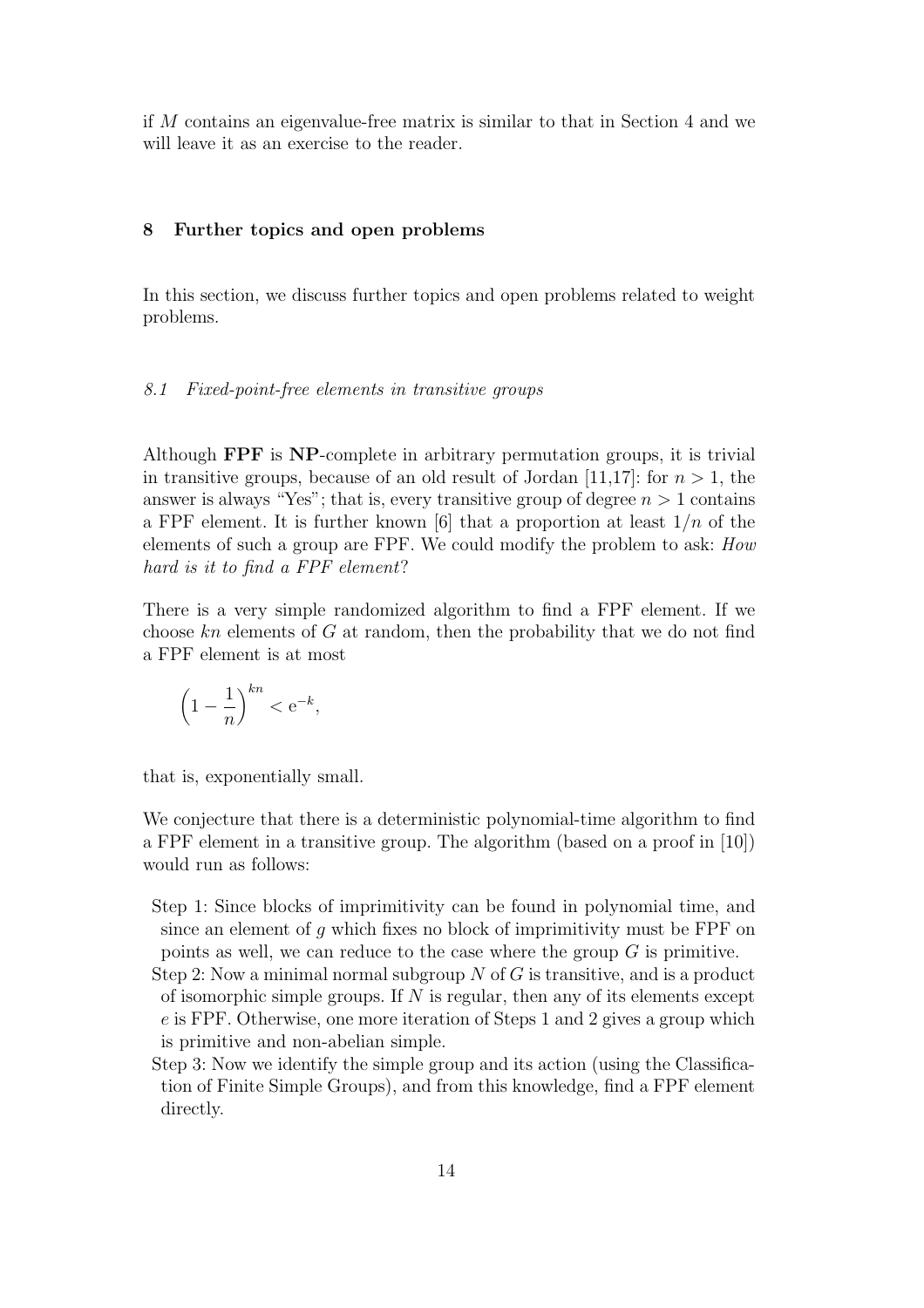For example, suppose that the simple group  $G$  is an alternating group  $A_m$ , (with its "natural" action on the set  $\{1, \ldots, m\}$ ), and let H be the stabiliser of a point in the given action on  $\{1, \ldots, n\}$ . Then H is a maximal subgroup of G. If H contains a 3-cycle (in the natural action), then H is the stabiliser of a subset or a partition of  $\{1, \ldots, m\}$ , and in either case we can choose an element of  $A_m$  lying in no conjugate of H. Otherwise, a 3-cycle (in the natural action) is FPF (in the given action).

It seems likely, but is not entirely clear, that Steps 2 and 3 can be done in polynomial time. Certainly the algorithm is by no means simple!

In [10], it is shown that a transitive permutation group of degree greater than 1 contains a FPF element whose order is a power of a prime. The proof of this theorem, unlike Jordan's, requires the Classification of Finite Simple Groups. What is the complexity of finding such an element? The algorithm outlined above may work for this question as well.

We have been unable to decide the complexity of the weight problems for the other metrics considered in this paper restricted to transitive groups.

Another open question is to decide the complexity of  $\#$ **FPF**, the counting problem of  $\mathbf{FPF}$ , for a transitive group G. For general groups, this problem is  $\#P$  complete since our transformation from **NAESAT** is parsimonious. (See Welsh [19] for background.) However, when  $G$  is transitive, the **FPF** problem is trivial but the complexity of  $\#$ **FPF** remains unknown though the approximation is easy via a conclusion in [6].

#### 8.2 Other metrics

If  $\Sigma$  is any set of generators of  $S_n$  satisfying  $\Sigma = \Sigma^{-1}$ , the Cayley graph  $Cay(S_n, \Sigma)$  has vertex set  $S_n$  and an edge from  $\pi$  to  $\sigma\pi$  for any  $\pi \in S_n$ . The distance function in the Cayley graph is a right-invariant metric. It is leftinvariant if and only if  $\Sigma$  is a *normal subset* of  $S_n$ , that is,  $\pi \Sigma \pi^{-1} = \Sigma$  for all  $\pi \in S_n$ .

The Cayley metric and Kendall's tau arise in this way, taking  $\Sigma$  to be the set of all transpositions and the set of all adjacent transpositions respectively.

Given a set  $\Sigma$  which can be specified with a polynomial amount of information (for example,  $\Sigma$  of polynomial size or consisting of elements with one of a list of polynomial size of cycle types), we can ask about the Weight Problem for the metric defined by the Cayley graph  $Cay(S_n, \Sigma)$ .

Metrics on  $S_n$  which are not right-invariant have also been studied. In this case,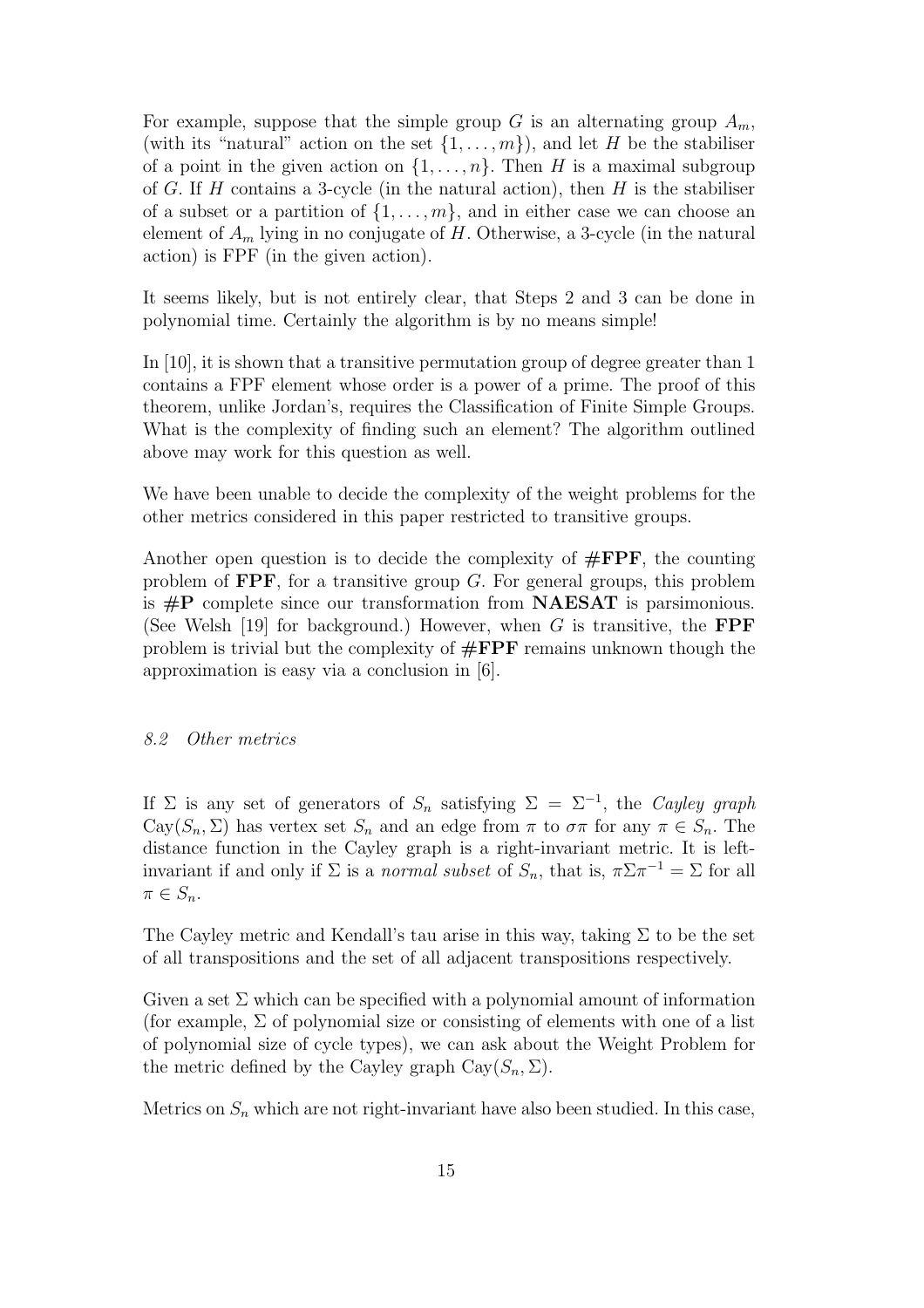in place of the weight problem as stated earlier, we ask whether a particular value of the metric is attained as the distance between two elements of the given subgroup  $G$ .

For example, the *commutation distance* on  $S_n$  is the distance in the *commu*tation graph, whose vertex set is  $S_n \setminus \{e\}$ , with an edge between  $\pi$  and  $\sigma$  if and only if  $\pi\sigma = \sigma\pi$ . (Since e commutes with every element, extending this metric to all of  $S_n$  in the obvious way would make the commutation distance trivial!) Our techniques are of no help in the problem of deciding which values of this distance occur on  $G \setminus \{e\}$  for a given group G. This metric is neither right nor left invariant but it is conjugation-invariant.

For the metrics mentioned in Section 2, there is a dichotomy for their weight problems: each is either in  $P$  or  $NP$ -complete. Is there a general dichotomy theorem for problems of this type? If not, can we construct some metrics whose weight problems are between these two categories?

#### 8.3 Complex linear groups

Our questions about Hamming distance for permutation groups can be generalised to linear groups, if we do not require that the "norm function" is derived from a metric. The *character* of a complex linear representation of a group G is the function  $\chi$ , where  $\chi(g)$  is the trace of the matrix representing g, for  $q \in G$ . Note that any permutation group has a natural matrix representation (by permutation matrices); the character of this representation is given by  $\chi(g) = \text{fix}(G)$ , the number of fixed points.

So the analogue of the Weight Problem is: Given matrices generating a group  $G$  (over the complex numbers) and a complex number  $c$ , is there an element  $g \in G$  with  $\chi(g) = c$ ? This problem is **NP**-complete since it includes the Hamming weight problem for permutation groups.

There is also an analogue to the material in Section 8.1. A theorem of Burnside  $[3, p.319]$  shows that, if the complex representation of G with degree greater than 1 is irreducible, then there is an element  $q \in G$  with  $\chi(q) = 0$ . (This is analogous to Jordan's result, but is not a generalisation since the representation of a transitive permutation group by permutation matrices is not irreducible.) So we can ask the question: what is the complexity of finding such an element?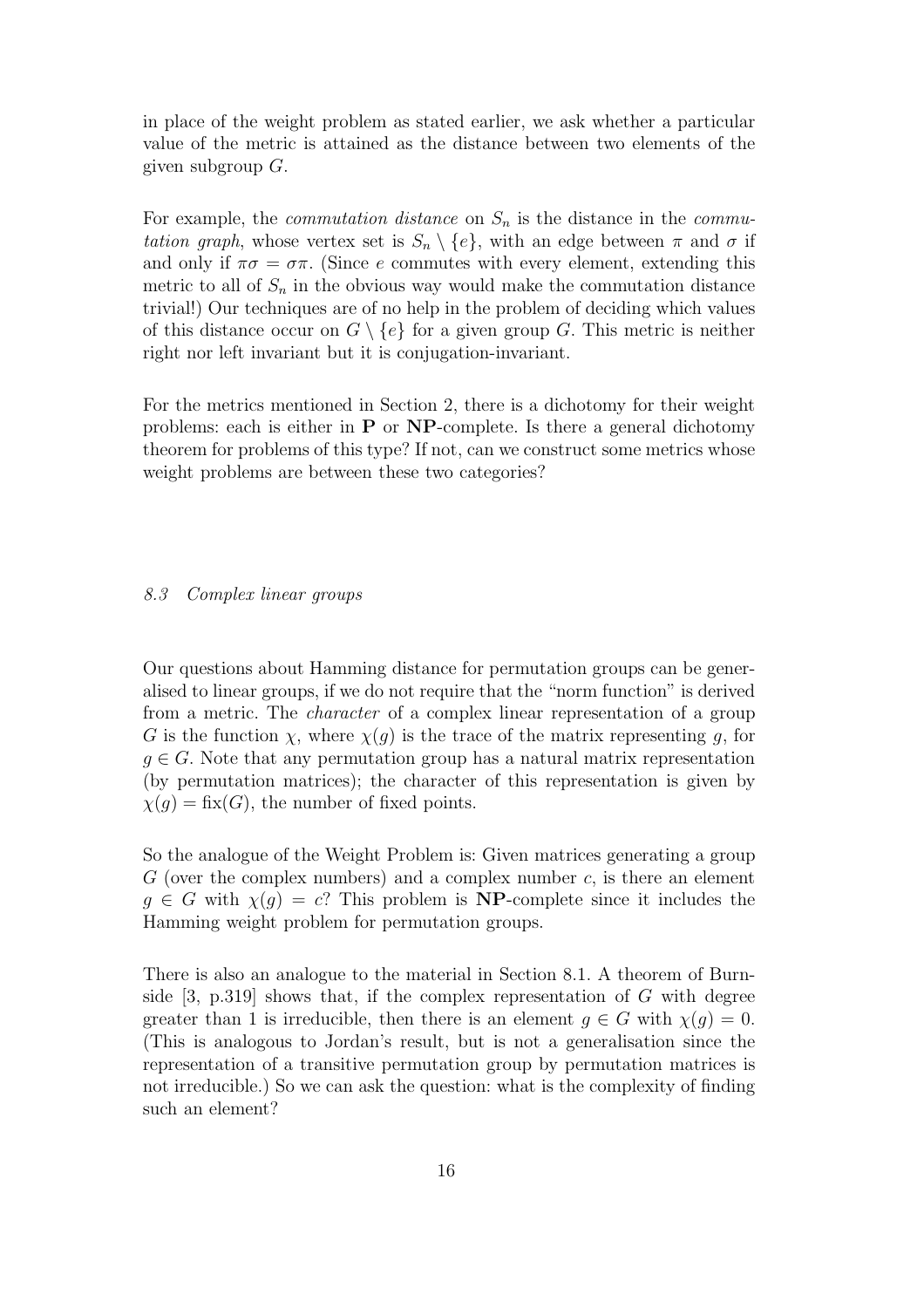#### 8.4 Other properties

We conclude this section with a general observation. For some cycle structures, deciding whether a permutation group given by a set of generators contains a permutation with such structure is NP-complete. For example, in Section 4, we showed that FPF is NP-complete, and in our example, a FPF element is necessarily a product of 2-cycles. On the other hand, the total number of cycles of a permutation  $\pi$ , including fixed points, is  $n-w_T(\pi)$ . Therefore from Section 5.1, to decide whether  $G$  contains an element with a specified number of cycles is NP-complete.

Similarly we can "translate" problems concerning metrics into related properties. For Ulam's metric, we can define an associate sequence s of a permutation  $\pi$  to be a longest increasing subsequence in  $(\pi^{-1}(1), \ldots, \pi^{-1}(n))$ . Then to decide whether G contains a permutation with associate sequence with given length is hard. The same approach can be used to find hard problems for other metrics.

#### Acknowledgements

We are grateful to R.F. Bailey for turning our attention to reference [14], C. Buchheim for conversation about [2], and C.R. Leedham-Green for discussions on Section 7. We also thank the anonymous referees' valuable suggestions to improve the readability of this paper. The second author would like to thank S. Riis for his encouragement and kind support during the preparation of the paper.

#### References

- [1] Berlekamp, E.R., McEliece, R.J. and van Tilborg, H.C.A., On the inherent intractibility of certain coding problems, IEEE Trans. Inform. Theory. **IT-24** (1978), 384–386.
- [2] Buchheim, C. and Jünger, M., *Linear Optimization over Permutation Groups*, Discrete Optim. 2 (2005), 308–319.
- [3] Burnside, W., "Theory of Groups of Finite Order", Cambridge University Press, 1911 (reprinted by Dover Publications, New York, 1955).
- [4] Buchheim, C., Cameron, P.J., and Wu, T., On the Subgroup Distance Problem, submitted.